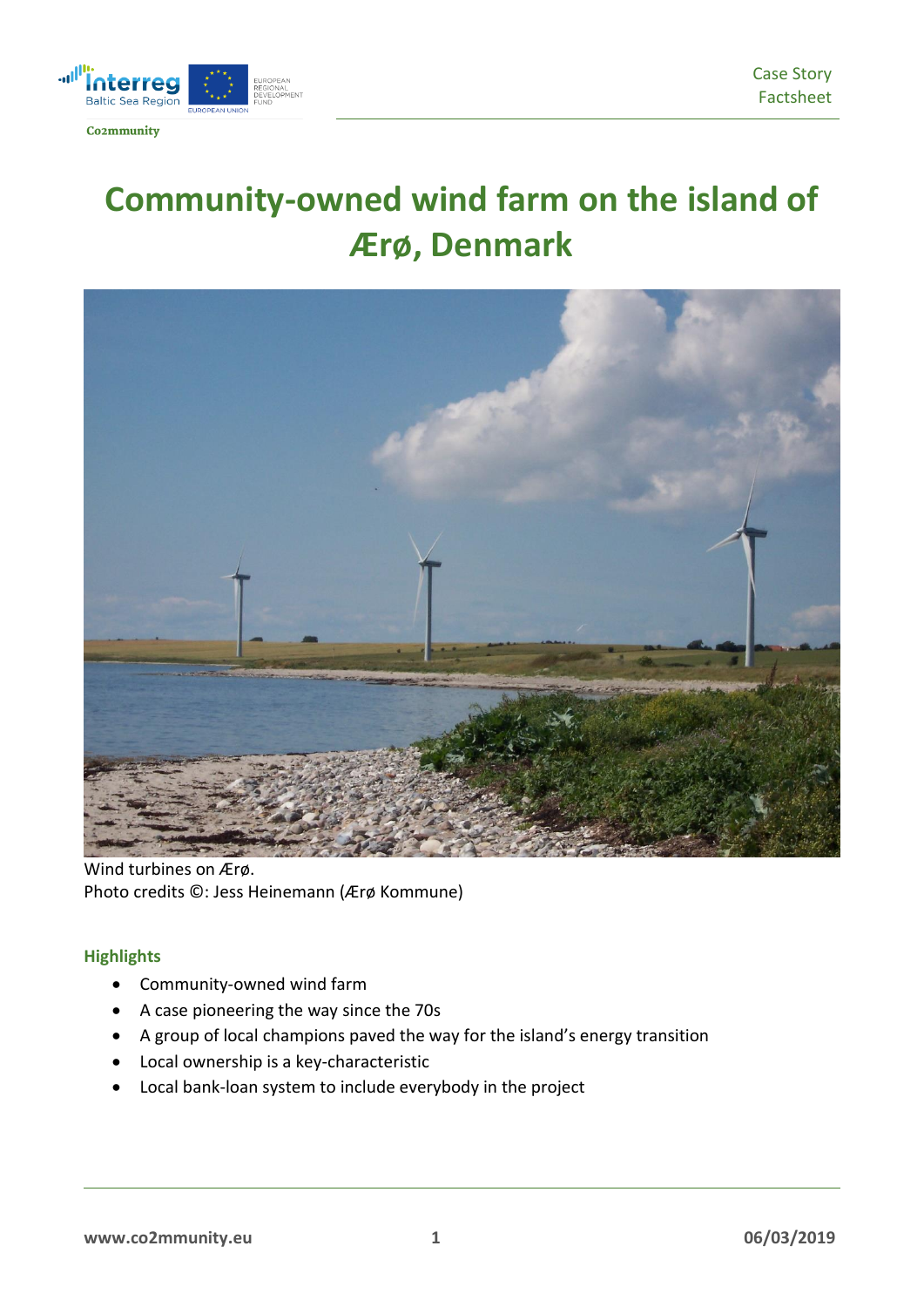

#### **Background information**

Ærø is one of the many islands that belong to Denmark. It is located in the South of the country South of the island Fyn East of Jutland. The island has a population of roughly 6.300 inhabitants. In 2007, the two municipalities Ærøkøbing and Marstal were merged to Ærø municipality, which spans the entire island. This part of Denmark has prime conditions for wind and solar energy production. The community has been a pioneer in renewable energy production.

#### **Brief description of what was done**

The development of wind energy kicked off Ærø's energy transition, making it one of the many renewable energy projects on the island. Many people across Denmark directly felt the effects of the 1970s oil crises. This experience sparked the interest of engaged citizens to explore alternative energy technologies. In the following years, the people of Ærø set up a number of wind turbines in a manner that can be described as both, pioneering and grass root. For a short period in the 1980s, Ærø hosted the world's biggest windfarm. To help with additional renewable energy projects, the island's community established the Ærø Energy and Environment Office, which took the role of a local intermediary. By 2000, 23 small wind turbines stood on the island. With the help of the Energy and Environment Office, the community made plans to replace the 23 small turbines by a smaller number of big turbines. By 2002, three big wind turbines stood on the island with a capacity of 12 MW producing around 40 GWh accounting for roughly 130% of the electricity consumed by the community on the island.

#### **Project champions and their motivations**

The renewable energy development on Ærø started with twelve individuals from different walks of life who all had an interest in technology. All of them had experienced the impacts of the oil crises of the 1970s. Together, they founded a citizen group and gained access to a room in the local school, providing them with a space for regular meetings. Amongst other things, they built their own wooden wind turbines. These early attempts laid the foundation for the community-owned wind farm.

#### **Decision making process**

In the 1990s, a consortium of local actors (mayor, farmers, local energy company, and local industry) was formed to compete in the 100% renewable energy island showcase competition by the Danish government. Ærø did not win and the funding was instead awarded to the island of Samsø. Even though the local consortium did not win, they still kept pursuing their goal of developing Ærø into an energy island. After all, the plans to do so were all there.

#### **Ownership model adopted**

A shareholder company owns and manages the wind farm. This company is community-owned because only inhabitants from the island had the right to buy shares when the project was initiated. The general assembly of shareholders makes all the important decisions that go beyond daily management.

# **Financing and economic viability**

In 2002, a total of 60 Mio DKK went into the financing of the three wind turbines. The objective of this project was to achieve 100% local ownership and to enable all members of the community to invest and benefit from the wind farm. Shareholders who only invested comparably small amounts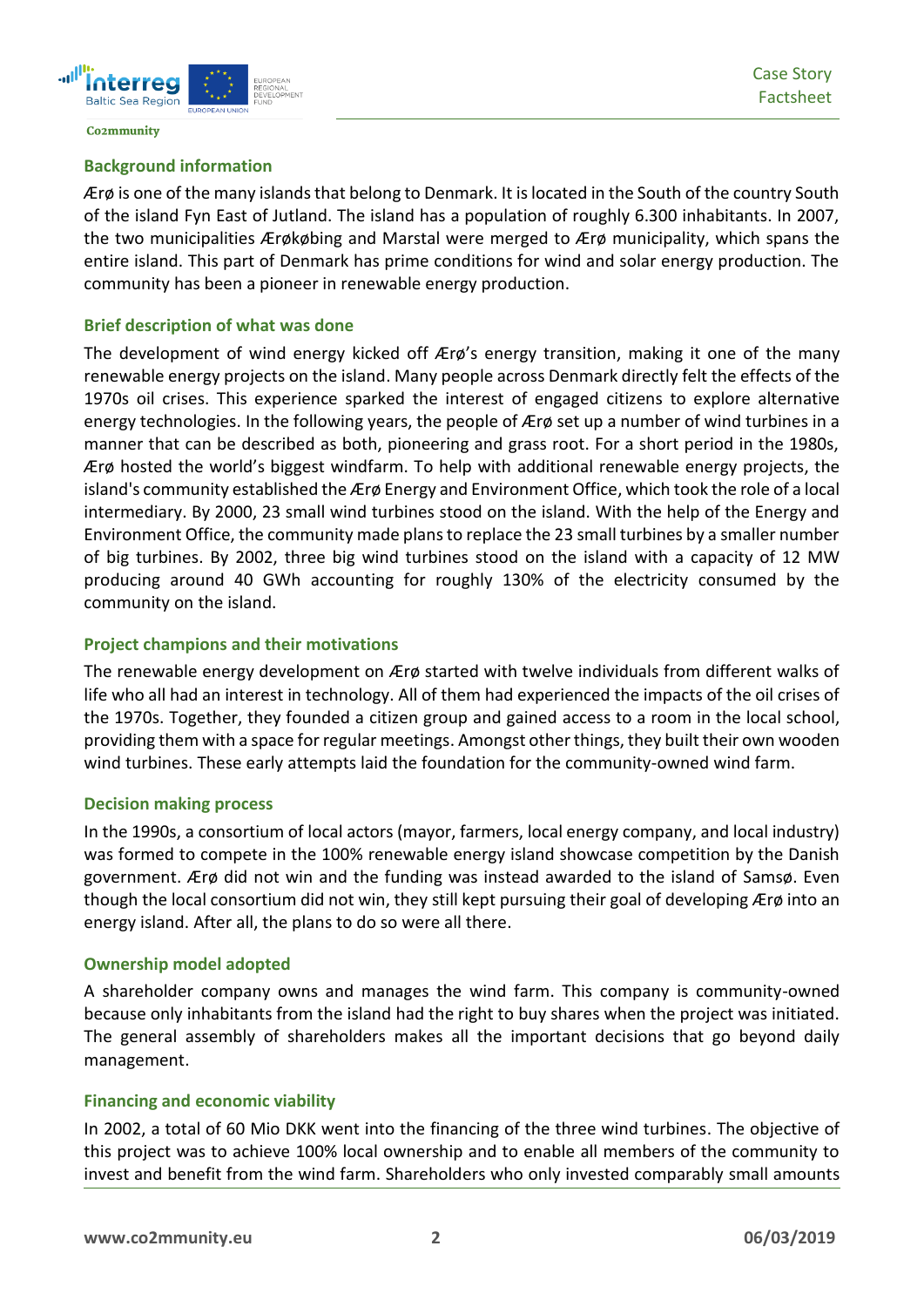

of money own two of the three wind turbines, with the third turbine being financed by a small number of shareholders and a local fund. This local fund invests part of its returns to the inhabitants through local community projects. The bidding process ensured an inclusive character by first selling to those inhabitants who wanted to buy a small number of shares before opening to those who wanted to invest a larger amount of money. Local banks contributed to this inclusive approach by providing bank loans to citizens who were not able to secure the loans with collaterals. Instead, the shares in the wind farm served as sufficient security. Because of favourable conditions, the return on investment in the first year was 18.75 % and within seven to eight years, the investment was paid off.

# **Project implementation**

Technically, the project was unproblematic. Over the years, the community on the island has established a strong direct relationship to the wind turbine producer Vestas. The community gets good service and technical support and in turn, Vestas gets to use the turbines on the island for testing and educational purposes.

# **Project benefits**

Apart from the renewable energy that the wind turbines produce, the project has delivered a number of benefits to the community. Local ownership meant that a considerable amount of money stayed on the island, which resulted in a boost to the local economy. Some people claim that the original wind power project has paved the way for a number of other renewable energy projects on the island, including the three solar district heating plants and the electric ferry project. These projects are said to have created a local identity around renewables energy, making Ærø one of the three well-known Danish "energy islands" (together with Samsø and Bornholm). A final benefit is that the repowering project helped concentrate wind power generation in one place. The three big, slowly spinning wind turbines are less of an eyesore compared to the previous 23 fast spinning turbines scattered across the island.

# **Barriers**

In 2000, the advocates of the wind farm were met with some resistance when they publically communicated the plans for the repowering project. A small but outspoken group of inhabitants with good financial resources resisted the project by initiating a campaign in local media. This campaign included newspaper ads that depicted the new turbines in comparison to local sights such as church towers. This led to concerns that property prices would fall and houses on the island would become unsellable. However, this concern did not materialise.

Furthermore, the project encountered some problems during the phase in which the investment was raised. As described above, a considerable sum came from a local fund, as inhabitants on the island were more hesitant to invest than originally anticipated.

# **Main lessons learned**

- It helps to initiate and implement energy transitions in tight-knit communities where people know each other and work together in other contexts.
- It is very helpful to have a trusted intermediary like the Energy and Environment office, which operates independently from the interests of the municipality or local businesses.